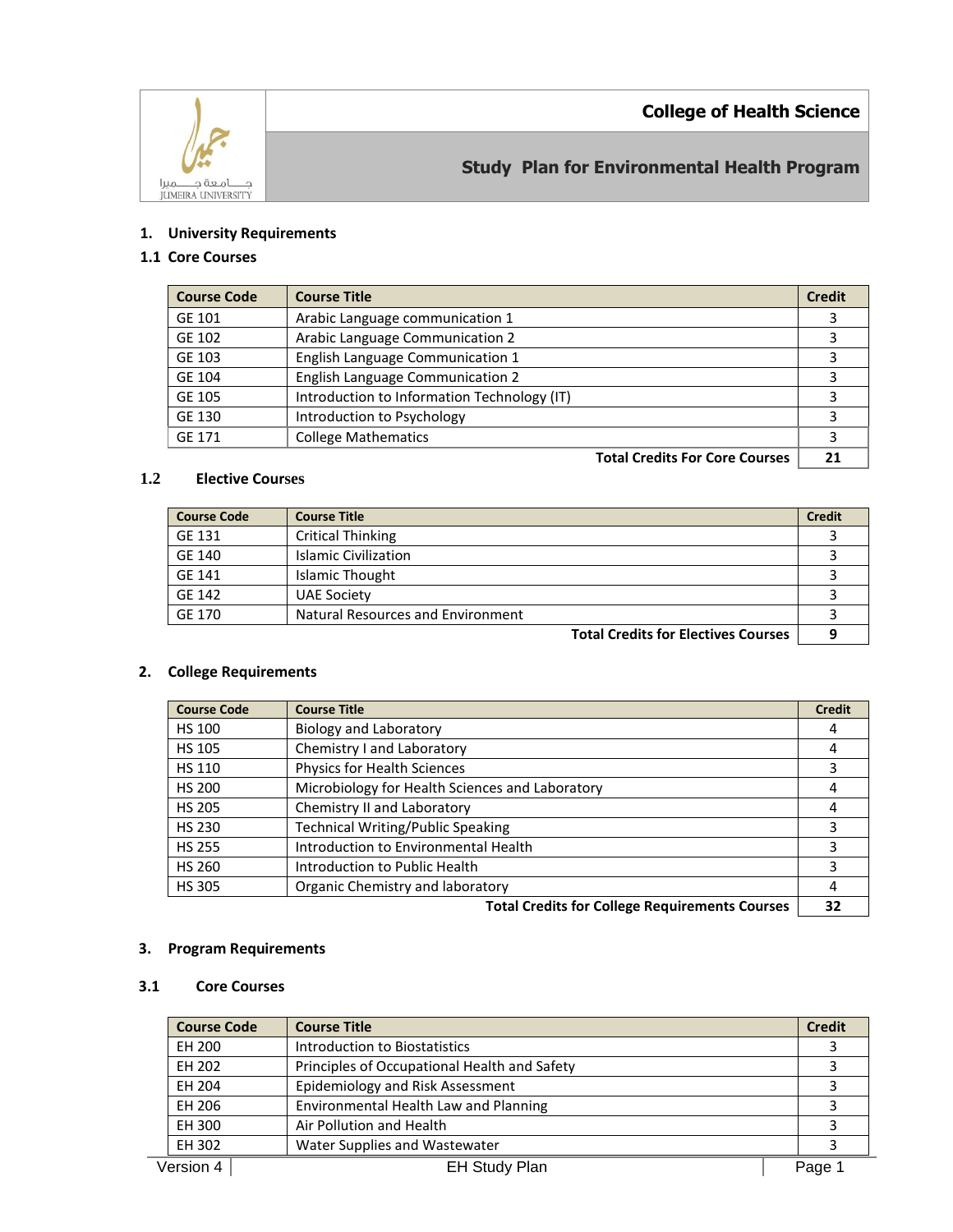

# **Study Plan for Environmental Health Program**

| <b>Course Code</b> | <b>Course Title</b>                                               | <b>Credit</b> |
|--------------------|-------------------------------------------------------------------|---------------|
| EH 304             | Food Hygiene                                                      | 3             |
| EH 306             | <b>Environmental Control of Disease Vectors</b>                   | 3             |
| EH 308             | Solid and Hazardous Waste Management                              | 3             |
| EH 310             | Industrial Hygiene                                                | 3             |
| EH 312             | Instrumental Analysis and Assessment Methods                      | 3             |
| EH 400             | <b>Toxicology and Risk Assessment</b>                             | 3             |
| EH 402             | <b>Radiation Health</b>                                           | 3             |
| EH 490             | Water and Wastewater Field and Laboratory Methods                 | 4             |
| EH 491             | Air Pollution and Industrial Hygiene Field and Laboratory Methods | 4             |
| EH 499             | Internship in Environmental Health                                |               |
|                    | <b>Total Credits For Core Courses</b>                             | 54            |

### **3.2 Electives Courses**

| Course Code | Course Title                                                 | Credit |
|-------------|--------------------------------------------------------------|--------|
| EH 314      | <b>Environmental Health Economics</b>                        |        |
| EH 316      | <b>Energy and Sustainability</b>                             |        |
| EH 404      | HAZWOPER (Hazardous Waste Operations and Emergency Response) |        |
| EH 410      | <b>Construction Safety</b>                                   |        |
|             |                                                              |        |

**Total Credits for Electives Courses 6**

### **Total required credits courses to be completed for graduation is 122 credits.**

In addition to completing the credit hours requirements it's mandatory for JU students to graduate to submit their completed Graduate Portfolio and pass Gateways points as detailed in student graduation requirements and Presented below:

### **1) Complete Student Graduate Portfolio**

All degree-seeking students should present a Professional Portfolio that blends with the University overall vision to graduate students that are ready to work. The Professional Portfolio is designed as a learning professional tool and also assessment tool to determine and provide evidence of the students' demonstrated understanding of EH principles as outlined by the National Environmental Health Science & Protection Accreditation Council (EHAC) and Jumeira University standards. The cumulative portfolio should document each student's dispositions and competencies reflected in assignments throughout their coursework, internship services in EH Outreach program. Creating a portfolio has value to students, the Jumeira University EH Program and potential employers.

The Portfolio will consist of three parts:

**Student Biography including their resume and key accomplishments during their studies.**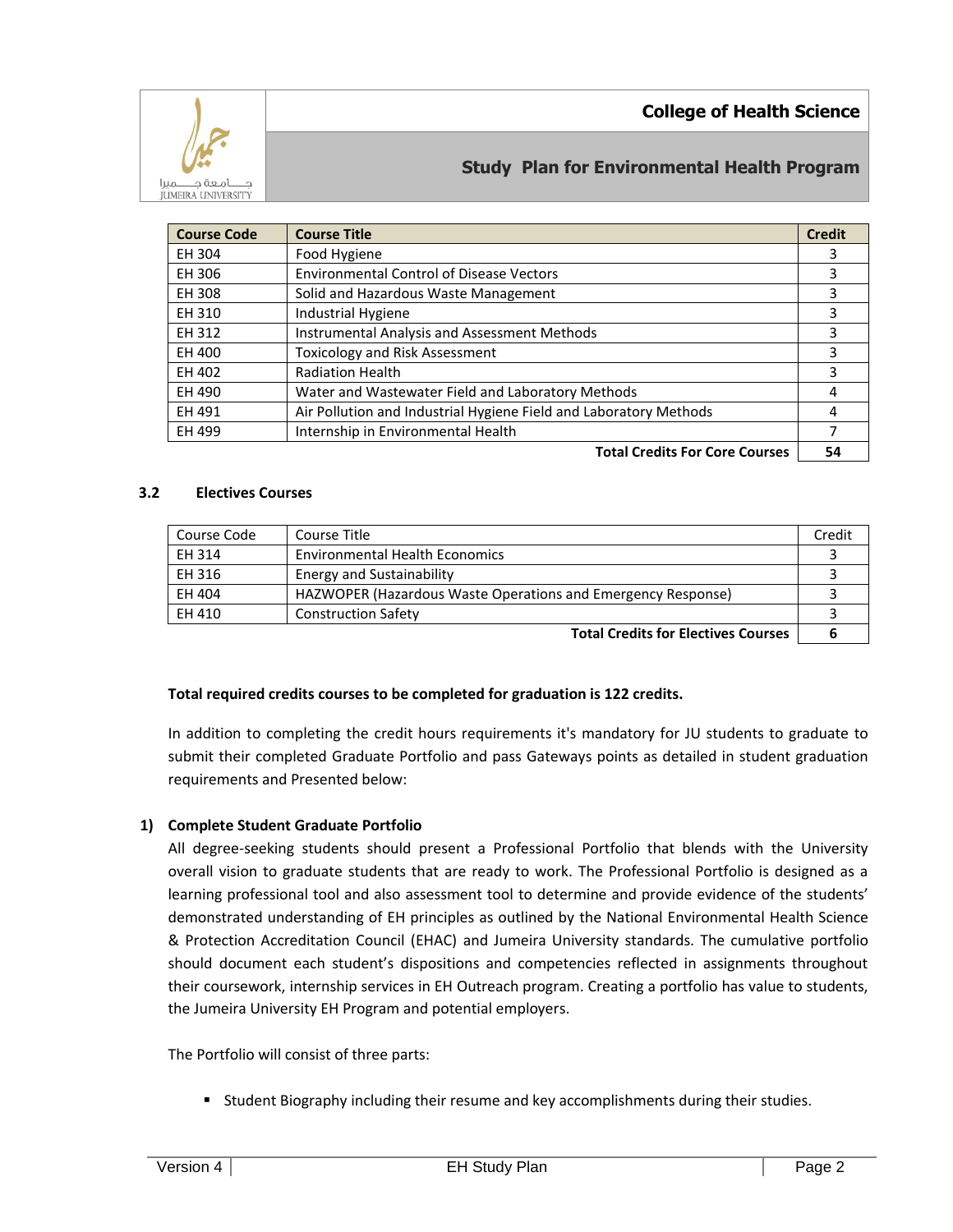

# **Study Plan for Environmental Health Program**

- Personal Development Plan (PDP) that outlines the student learning target in each year and records and reflects on the academic learning and professional experiences of the students during each year of study at JU. During the first year students will be learn how to create a PDP from GE 130 and later their academic advisor will help them put together a PDP tailored towards their studies in the EH program.
- Professional Dossier: In this part students will include a minimum of one designated assignment from each course, and select from a variety of practicums and internships they have completed. Students will be advised how to maintain records of internships and copies of submitted assignments. The dossier will serve as records of the skills that students have developed during his/her studies and also support their job applications once they graduate.

## **2) Pass Program Gateways**

The Program Gateway System (PGS) at JU is utilized to guide the student through the Jumeira University EH Program. PGS specifies performance expectations students must meet to progress through and complete the program. PGS includes four clearly delineated transition points called Gateways.

At each transition point, student learning is aligned with JU College of Health Sciences standards, relevant standards of EHAC, and UAE education framework. Also, outlined at each Gateway are required projects (assignments) used as indicators of student performance and learning achievements, and the minimum level of acceptable performance for the university program requirements.

Students must meet designated requirements during progression through the EH program as listed below:

- Gateway  $I -$  (Prior to Semester 3)
	- o Completion of 12 General Education Credit Hours.
	- o Submission of Personal Development Plan.
	- o Completion of EH Questionnaire.
	- o Interview with Academic Advisor (Portfolio Review 1).
- Gateway II (Prior to Semester 5)
	- o Interview with Academic Advisor (Portfolio Review 2).
	- o Pass JU English Placement Test and obtain a score of > 90 or obtain 6 in the IELTS (Mock Up Test) or Pass EAS4.
	- o Complete all 100 level compulsory courses.